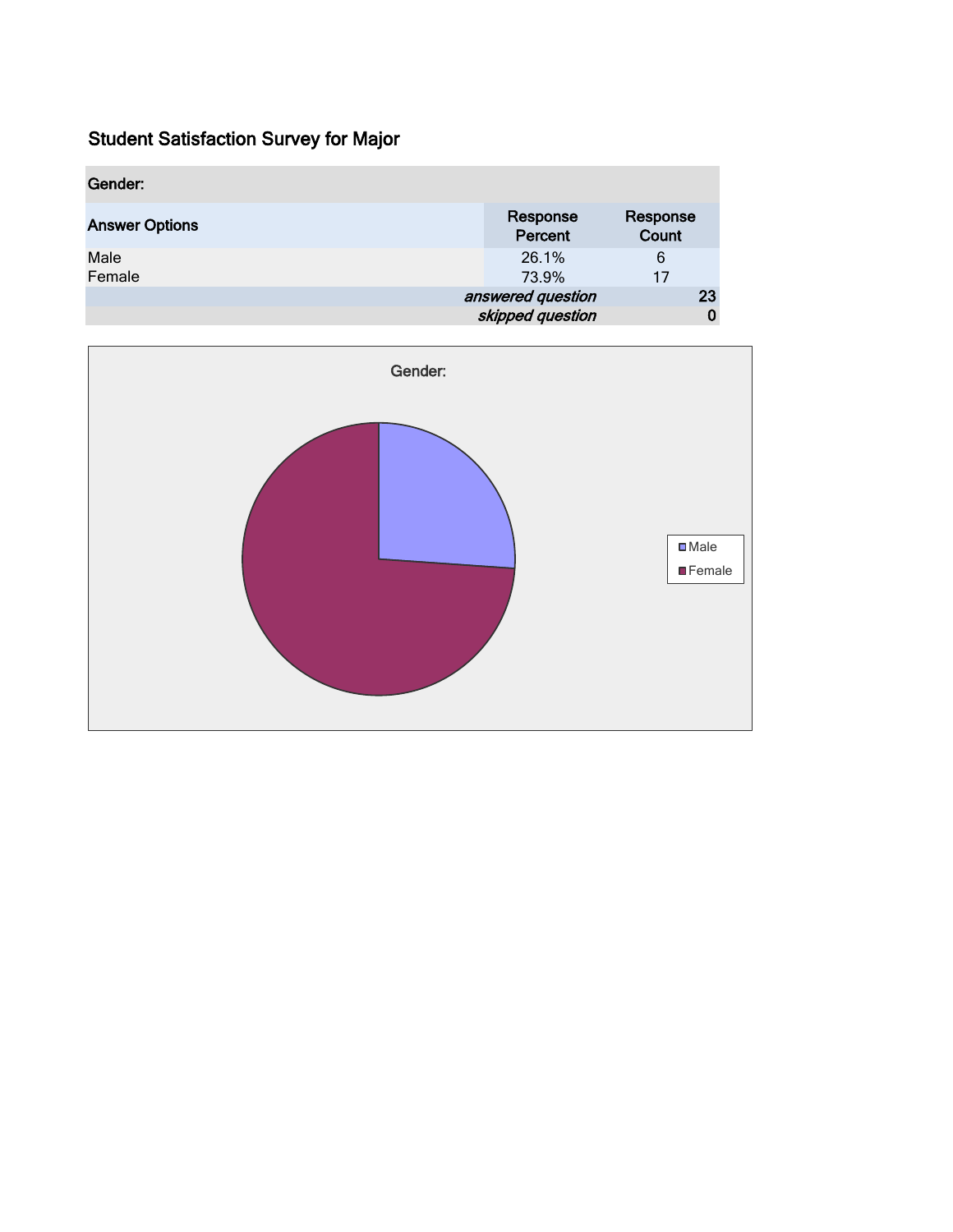| Campus:                                       |                                       |                                                                                       |  |
|-----------------------------------------------|---------------------------------------|---------------------------------------------------------------------------------------|--|
| <b>Answer Options</b>                         | Response<br>Percent                   | Response<br>Count                                                                     |  |
| National<br>Chuuk<br>Kosrae<br>Pohnpei<br>Yap | 78.3%<br>0.0%<br>4.3%<br>8.7%<br>8.7% | 18<br>$\pmb{0}$<br>$\mathbf{1}$<br>$\overline{c}$<br>$\overline{2}$                   |  |
|                                               | answered question<br>skipped question | 23<br>$\pmb{0}$                                                                       |  |
| Campus:                                       |                                       | <b>D</b> National<br><b>■Chuuk</b><br>$\Box$ Kosrae<br><b>OPohnpei</b><br>$\n  Yap\n$ |  |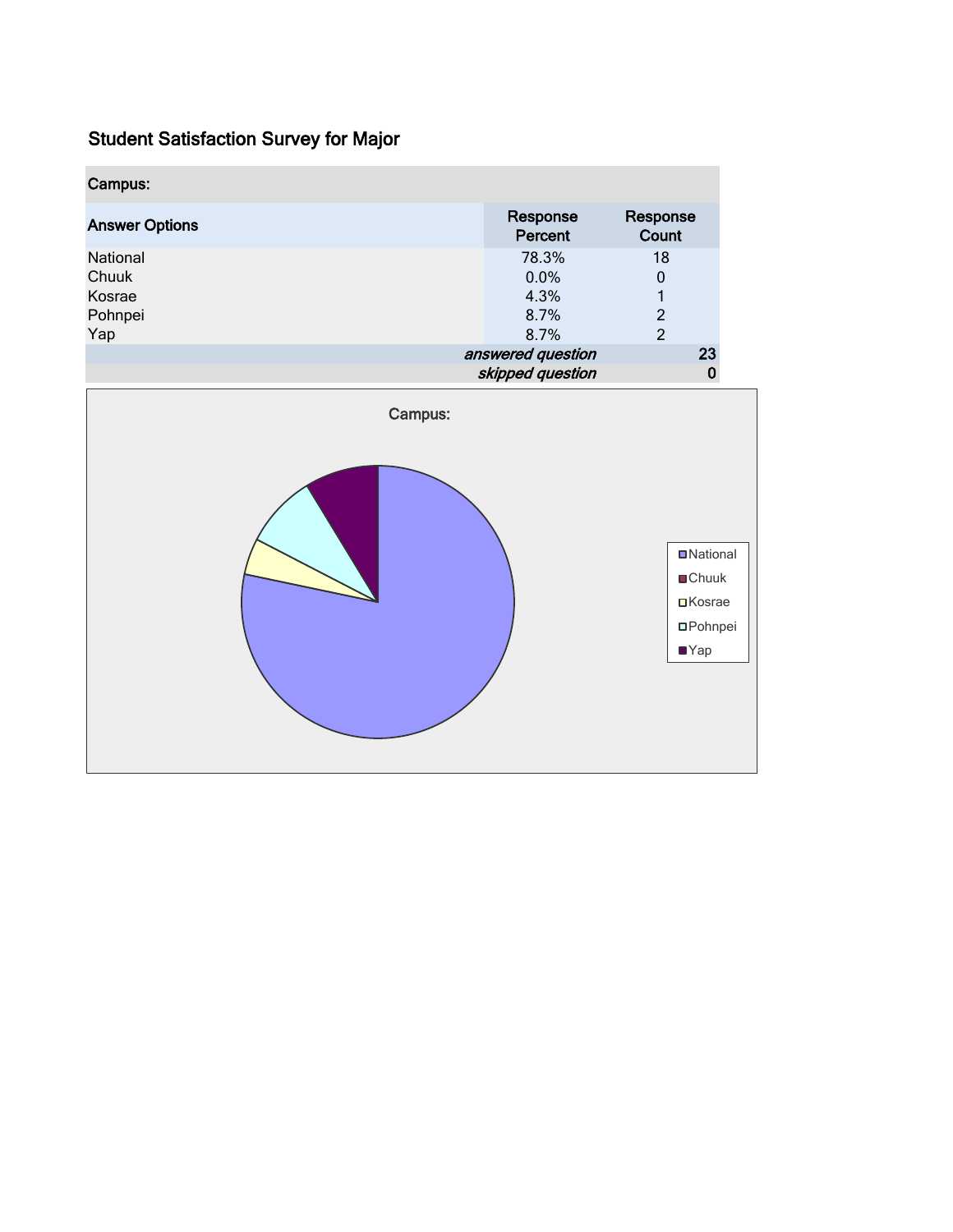| wajor.                                                                                                                         |                                                                           |                                                       |                                                              |                                                                 |                                                                        |                                   |                |                             |                                             |                                                               |                                             |                        |                                       |                        |
|--------------------------------------------------------------------------------------------------------------------------------|---------------------------------------------------------------------------|-------------------------------------------------------|--------------------------------------------------------------|-----------------------------------------------------------------|------------------------------------------------------------------------|-----------------------------------|----------------|-----------------------------|---------------------------------------------|---------------------------------------------------------------|---------------------------------------------|------------------------|---------------------------------------|------------------------|
| Associate of Science (A.S.)                                                                                                    |                                                                           |                                                       |                                                              |                                                                 |                                                                        |                                   |                |                             |                                             |                                                               |                                             |                        |                                       |                        |
| <b>Answer Options</b>                                                                                                          | Ag. & Nat. Res.<br>Management                                             | Agriculture                                           | <b>Business</b><br>Administration                            | Computer<br>Information<br><b>Systems</b>                       | <b>Hospitality and</b><br><b>Tourism</b><br>Management                 | <b>Marine Science</b>             | <b>Nursing</b> | <b>Public Health</b>        | <b>Teacher</b><br>Education -<br>Elementary | <b>Response Count</b>                                         |                                             |                        |                                       |                        |
| Majors:                                                                                                                        | $\mathbf{0}$                                                              | $\Omega$                                              | $\Omega$                                                     | $\Omega$                                                        |                                                                        | $\mathbf{0}$                      | 3              | $\Omega$                    |                                             | 5                                                             |                                             |                        |                                       |                        |
| Associate of Arts (A.A.)<br><b>Answer Options</b><br>Majors:<br>Associate of Applied Science (A.A.S.)<br><b>Answer Options</b> | <b>Health Career</b><br>Opportunities<br>Program<br>23<br><b>Building</b> | <b>Liberal Arts</b><br>$\Omega$<br><b>Electronics</b> | Micronesian<br><b>Studies</b><br>$\Omega$<br>Telecommunicati | Teacher<br>Preparation<br>$\mathbf{0}$<br><b>Response Count</b> | <b>Response Count</b><br>23                                            |                                   |                |                             |                                             |                                                               |                                             |                        |                                       |                        |
|                                                                                                                                | Technology                                                                | <b>Technology</b>                                     | ons                                                          |                                                                 |                                                                        |                                   |                |                             |                                             |                                                               |                                             |                        |                                       |                        |
| Majors:                                                                                                                        | $\Omega$                                                                  | $\Omega$                                              |                                                              |                                                                 |                                                                        |                                   |                |                             |                                             |                                                               |                                             |                        |                                       |                        |
| Certificate of Achievement (C.A.)                                                                                              |                                                                           |                                                       |                                                              |                                                                 |                                                                        |                                   |                |                             |                                             |                                                               |                                             |                        |                                       |                        |
|                                                                                                                                |                                                                           |                                                       |                                                              |                                                                 |                                                                        |                                   |                |                             |                                             |                                                               |                                             |                        |                                       |                        |
| <b>Answer Options</b>                                                                                                          | Agriculture and<br><b>Food Technology</b>                                 | <b>Basic Public</b><br>Health                         | Bookkeeping                                                  | <b>Building</b><br>Repair                                       | Cabinot<br>Maintenance and Making/Furniture Education: Motor<br>Making | Career<br><b>Vehicle Mechanic</b> | Carpontry      | Construction<br>Electricity | Electronic<br>Engineering<br>Technology     | Health Assistant Nursing Assistant<br><b>Training Program</b> | Refrigerator and<br><b>Air Conditioning</b> | Secretarial<br>Science | <b>Trial Counselor</b>                | <b>Response Count</b>  |
| Majors:                                                                                                                        | $\mathbf{0}$                                                              | $\Omega$                                              | $\mathbf{0}$                                                 | $\mathbf{0}$                                                    | $\Omega$                                                               | $\Omega$                          | $\mathbf{0}$   | $\mathbf{0}$                | $\mathbf{0}$                                |                                                               | $\overline{0}$                              | $\mathbf{0}$           | $\mathbf 0$                           | $\overline{2}$         |
| Third-Year Certificate (T.Y.C)<br><b>Answer Options</b>                                                                        | Accounting                                                                | General<br><b>Business</b>                            | <b>Public Health</b>                                         | <b>Teacher</b><br>Preparation -<br>Elementary                   | <b>Response Count</b>                                                  |                                   |                |                             |                                             |                                                               |                                             |                        |                                       |                        |
| Majors:                                                                                                                        | $\overline{0}$                                                            | $\Omega$                                              |                                                              |                                                                 |                                                                        |                                   |                |                             |                                             |                                                               |                                             |                        |                                       |                        |
| Bachelor of Arts (B.A.)                                                                                                        | Elementary                                                                |                                                       |                                                              |                                                                 |                                                                        |                                   |                |                             |                                             |                                                               |                                             |                        |                                       |                        |
| <b>Answer Options</b>                                                                                                          | Education                                                                 | <b>Response Count</b>                                 |                                                              |                                                                 |                                                                        |                                   |                |                             |                                             |                                                               |                                             |                        |                                       |                        |
| Majors:                                                                                                                        | $\overline{0}$                                                            | $\Omega$                                              |                                                              |                                                                 |                                                                        |                                   |                |                             |                                             |                                                               |                                             |                        |                                       |                        |
|                                                                                                                                |                                                                           |                                                       |                                                              |                                                                 |                                                                        |                                   |                |                             |                                             |                                                               |                                             |                        |                                       |                        |
|                                                                                                                                |                                                                           |                                                       |                                                              |                                                                 |                                                                        |                                   |                |                             |                                             |                                                               |                                             |                        |                                       | <b>Question Totals</b> |
|                                                                                                                                |                                                                           |                                                       |                                                              |                                                                 |                                                                        |                                   |                |                             |                                             |                                                               |                                             |                        | answered question<br>skipped question | 23<br>$\mathbf 0$      |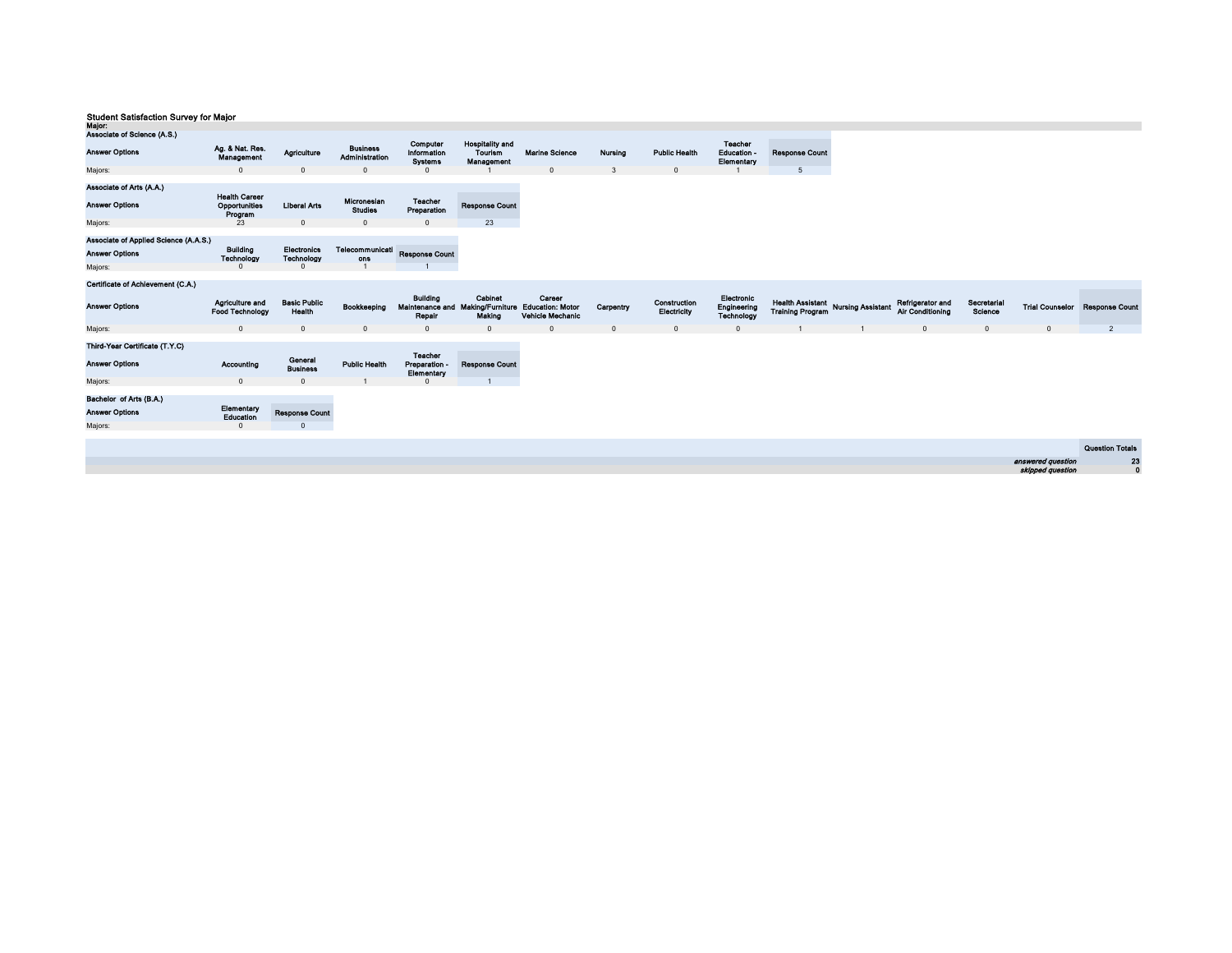| <b>State of Origin:</b> |                     |                   |  |  |
|-------------------------|---------------------|-------------------|--|--|
| <b>Answer Options</b>   | Response<br>Percent | Response<br>Count |  |  |
| Chuuk                   | 4.3%                |                   |  |  |
| Kosrae                  | 13.0%               | 3                 |  |  |
| Pohnpei                 | 52.2%               | $12 \overline{ }$ |  |  |
| Yap                     | 30.4%               |                   |  |  |
| Other (please specify)  |                     | 0                 |  |  |
|                         | answered question   |                   |  |  |
|                         | skipped question    |                   |  |  |
| <b>State of Origin:</b> |                     |                   |  |  |